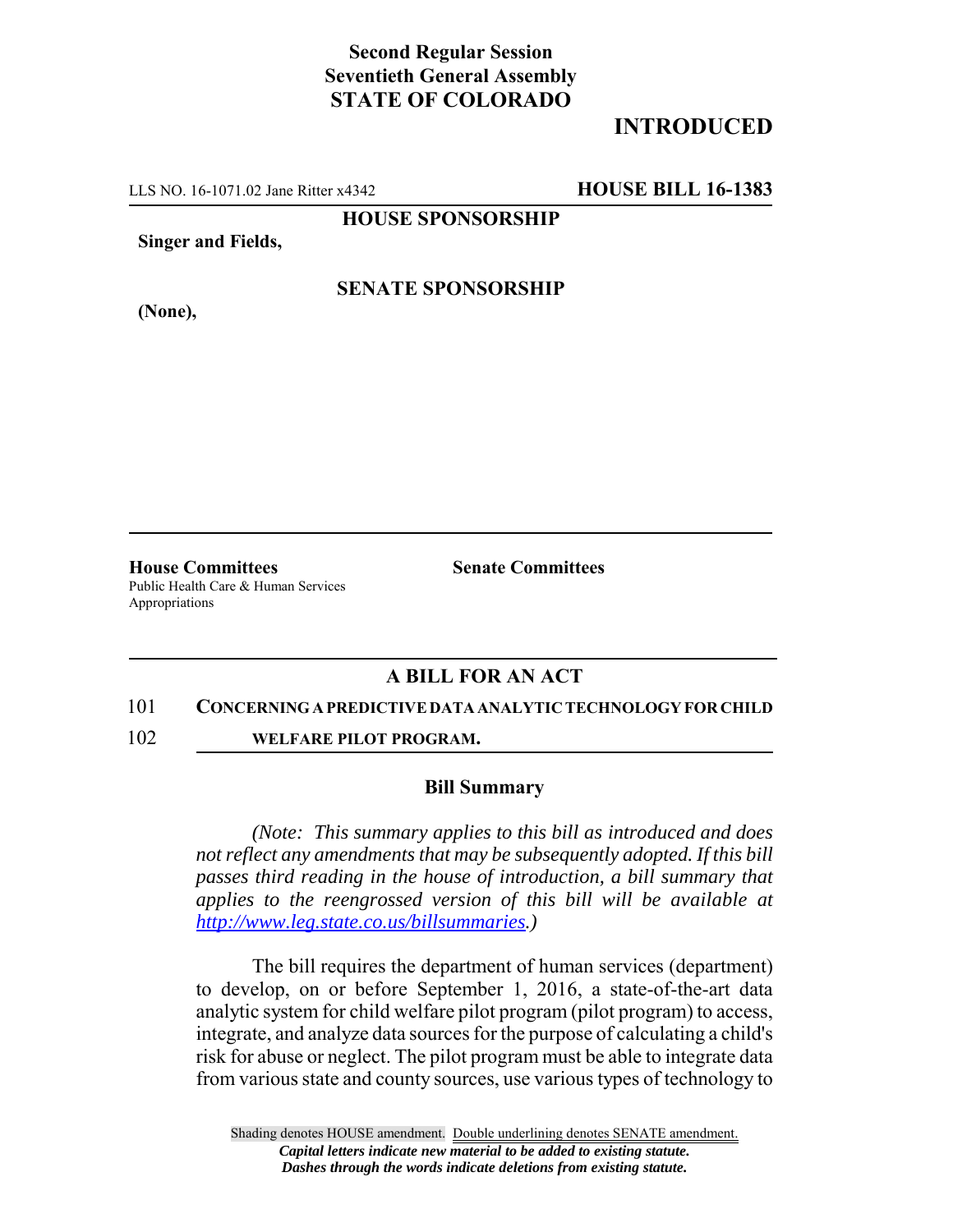accurately and precisely calculate child risk scores, and provide mechanisms to alert and assist caseworkers to changes in the environment of a child at risk.

The department shall report to the health and human services committee of the senate and the public health care and human services committee of the house of representatives, or any successor committees, on the progress and status of the pilot program.

| $\mathbf{1}$   | Be it enacted by the General Assembly of the State of Colorado:          |
|----------------|--------------------------------------------------------------------------|
| $\overline{2}$ | <b>SECTION 1.</b> In Colorado Revised Statutes, add article 5.1 to title |
| 3              | 26 as follows:                                                           |
| $\overline{4}$ | <b>ARTICLE 5.1</b>                                                       |
| 5              | <b>Implementation Plan for a Predictive Data Analytic</b>                |
| 6              | <b>System for Child Welfare</b>                                          |
| 7              | $26 - 5.1 - 101.$<br>Legislative declaration. (1)<br>THE GENERAL         |
| 8              | ASSEMBLY FINDS AND DECLARES THAT:                                        |
| 9              | (a) CHILD ABUSE AND NEGLECT IS A CRISIS THAT AFFECTS THE                 |
| 10             | SAFETY AND WELFARE OF VULNERABLE CHILDREN ON GLOBAL, NATIONAL,           |
| 11             | STATE, AND COUNTY LEVELS;                                                |
| 12             | (b) IN THE UNITED STATES ALONE, MORE THAN ONE THOUSAND                   |
| 13             | FIVE HUNDRED CHILDREN DIE EACH YEAR AS A DIRECT RESULT OF ABUSE          |
| 14             | OR NEGLECT;                                                              |
| 15             | IN COLORADO BETWEEN 2007 AND 2012, ONE HUNDRED<br>(c)                    |
| 16             | SEVENTY-FIVE CHILDREN DIED AS A DIRECT RESULT OF ABUSE OR NEGLECT.       |
| 17             | SEVENTY-TWO OF THOSE CHILDREN WERE KNOWN TO THE CASEWORKERS              |
| 18             | WHO WERE TASKED WITH PROTECTING THEM.                                    |
| 19             | (d)<br>CHILD PROTECTIVE AGENCIES IN COLORADO RECEIVE                     |
| 20             | APPROXIMATELY EIGHTY THOUSAND REFERRALS PER YEAR FOR POSSIBLE            |
| 21             | ABUSE OR NEGLECT, AND, OF THOSE, APPROXIMATELY ONLY THIRTY               |
| 22             | THOUSAND ARE INVESTIGATED;                                               |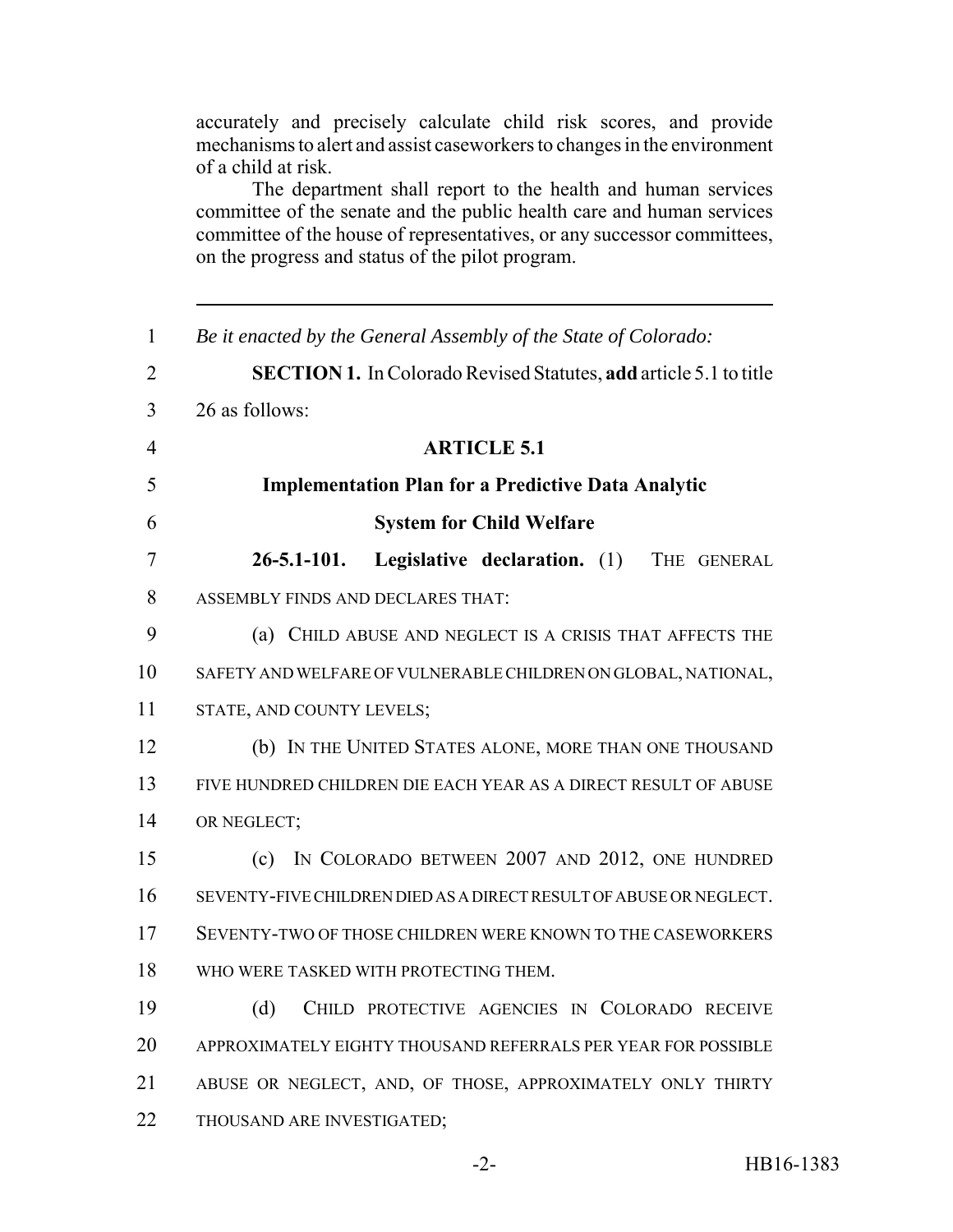(e) CASEWORKERS IN COLORADO ARE BURDENED WITH LARGE CASELOADS, AND CHILD PROTECTIVE AGENCIES FACE HIGH TURNOVER RATES;

 (f) INFORMATION EXISTS IN STATE AND COUNTY DATABASES THAT CAN HELP DETERMINE WHICH INDIVIDUALS MIGHT HAVE ACCESS TO A CHILD AND THE RISKS THOSE INDIVIDUALS POSE TO THE CHILD;

 (g) MODERN TECHNOLOGIES AND BEST PRACTICES EXIST, AND HAVE BEEN UTILIZED SUCCESSFULLY IN OTHER STATES, THAT CAN ACCESS, INTEGRATE, AND ANALYZE DATA ABOUT A CHILD AND HIS OR HER ENVIRONMENT IN NEAR REAL TIME TO PROVIDE A MORE TIMELY, ACCURATE, AND PRECISE MEASURE OF A CHILD'S RISK OF TRAGIC 12 OUTCOMES AS A RESULT OF ABUSE OR NEGLECT;

 (h) BY USING TECHNOLOGY TO MONITOR A CHILD'S ENVIRONMENT AND CONTINUOUSLY UPDATE THE CHILD'S RISK PROFILE, CASEWORKERS ARE ABLE TO FOCUS BETTER ON THE HIGHEST RISK CASES AND THOSE THAT HAVE THE MOST IMMEDIATE NEED FOR INTERVENTIONS, THUS BETTER EQUIPPING CASEWORKERS TO PREVENT TRAGIC OUTCOMES; AND

 (i) PROVIDING APPROPRIATE, USER-FRIENDLY TOOLS AND TECHNOLOGY TO CASEWORKERS CAN DRAMATICALLY IMPROVE OUTCOMES, INCREASE PRODUCTIVITY, AND REDUCE EMPLOYEE TURNOVER RESULTING FROM BURNOUT, STRESS, AND FRUSTRATION.

22 (2) THEREFORE, THE GENERAL ASSEMBLY DECLARES THAT IT IS IN THE BEST INTERESTS OF THE CHILDREN OF COLORADO TO ESTABLISH AN IMPLEMENTATION PLAN FOR A STATE-OF-THE-ART PREDICTIVE DATA ANALYTIC SYSTEM FOR CHILD WELFARE THAT IS COMPATIBLE WITH THE COLORADO CHILD WELFARE MANAGEMENT SYSTEM AND THE STATE'S 27 INFORMATION TECHNOLOGY ENVIRONMENT.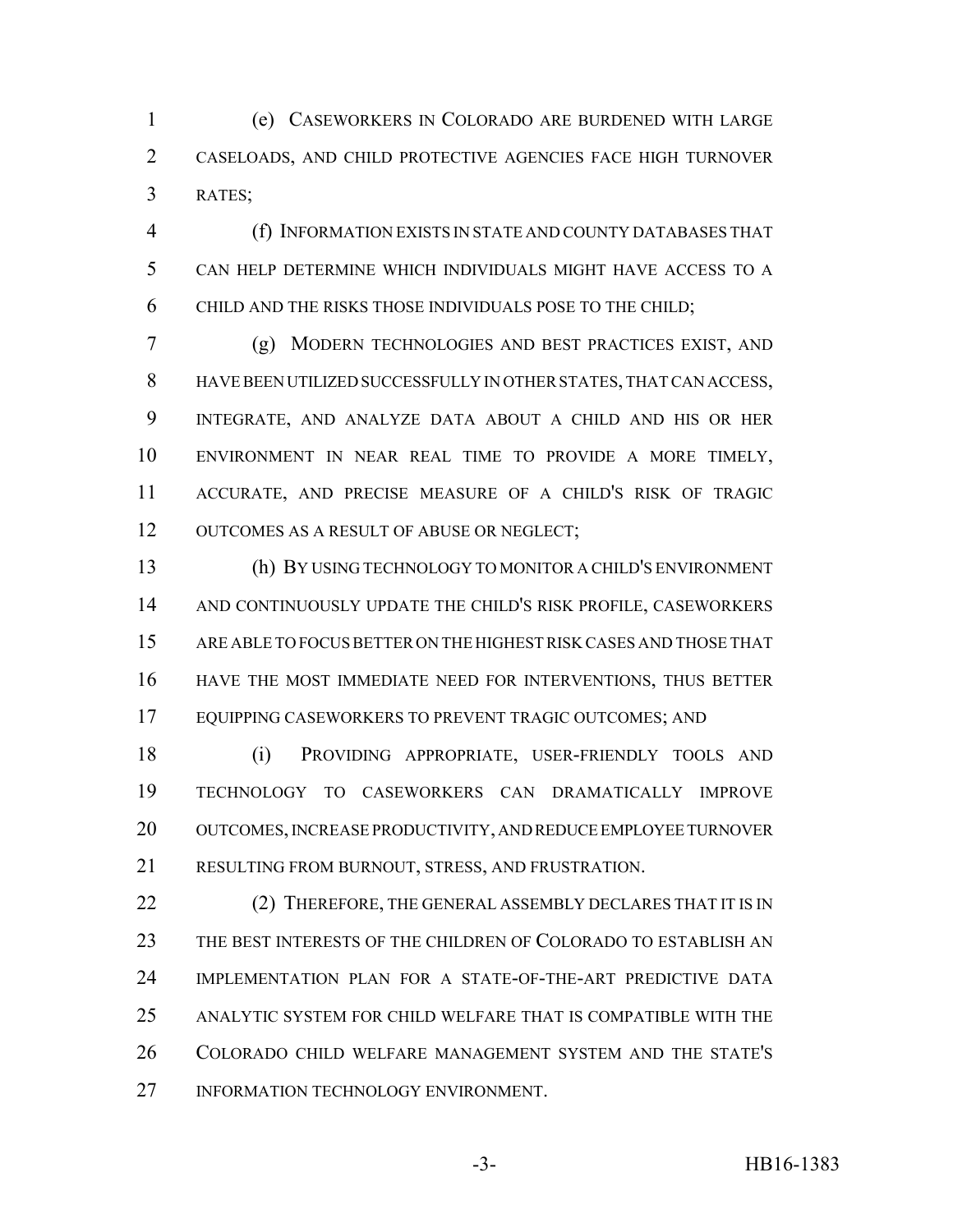**26-5.1-102. Predictive data analytic technology for child welfare pilot program - capabilities - contract with independent vendor.** (1) ON OR BEFORE SEPTEMBER 1, 2016, THE STATE DEPARTMENT SHALL INITIATE A PREDICTIVE DATA ANALYTIC TECHNOLOGY FOR CHILD WELFARE PILOT PROGRAM, REFERRED TO IN THIS ARTICLE AS THE "PILOT PROGRAM", TO IMPLEMENT A STATE-OF-THE-ART DATA ANALYTICS TECHNOLOGY SYSTEM TO ACCESS, INTEGRATE, AND ANALYZE STATEWIDE DATA SOURCES FOR THE PURPOSE OF CALCULATING A CHILD'S RISK SCORES FOR ABUSE OR NEGLECT. (2) THE DATA ANALYTIC SYSTEM MUST PROVIDE THE FOLLOWING CAPABILITIES: (a) THE ABILITY TO INTEGRATE DATA FROM VARIOUS STATE AND COUNTY DATA SOURCES; (b) ADVANCED MATCHING AND ENTITY RESOLUTION TO ACCURATELY MERGE DATA FROM DIFFERENT DATABASES; (c) ADVANCED SOCIAL NETWORK OR LINK ANALYSIS TO DETERMINE BOTH KNOWN AND HIDDEN RELATIONSHIPS THAT THE CHILD 18 MAY HAVE WITH OTHER PEOPLE; (d) USE OF THE LATEST ADVANCED ANALYTICAL TECHNIQUES, INCLUDING PREDICTIVE MODELING; COMPLEX PATTERN ANALYSIS; SOCIAL NETWORK ANALYSIS; TEXT MINING; AND GEOSPATIAL ANALYSIS, TO MORE 22 ACCURATELY AND PRECISELY CALCULATE CHILD RISK SCORES; (e) THE ABILITY TO REGULARLY MONITOR DATA SOURCES TO AUTOMATICALLY IDENTIFY CHANGES TO A CHILD'S ENVIRONMENT AND RECALCULATE THE CHILD'S RISK ACCORDINGLY; **(f) AN ALERTING MECHANISM THAT NOTIFIES CASEWORKERS WHEN** CHILD RISK FACTORS EXCEED PRESET TOLERANCE LEVELS;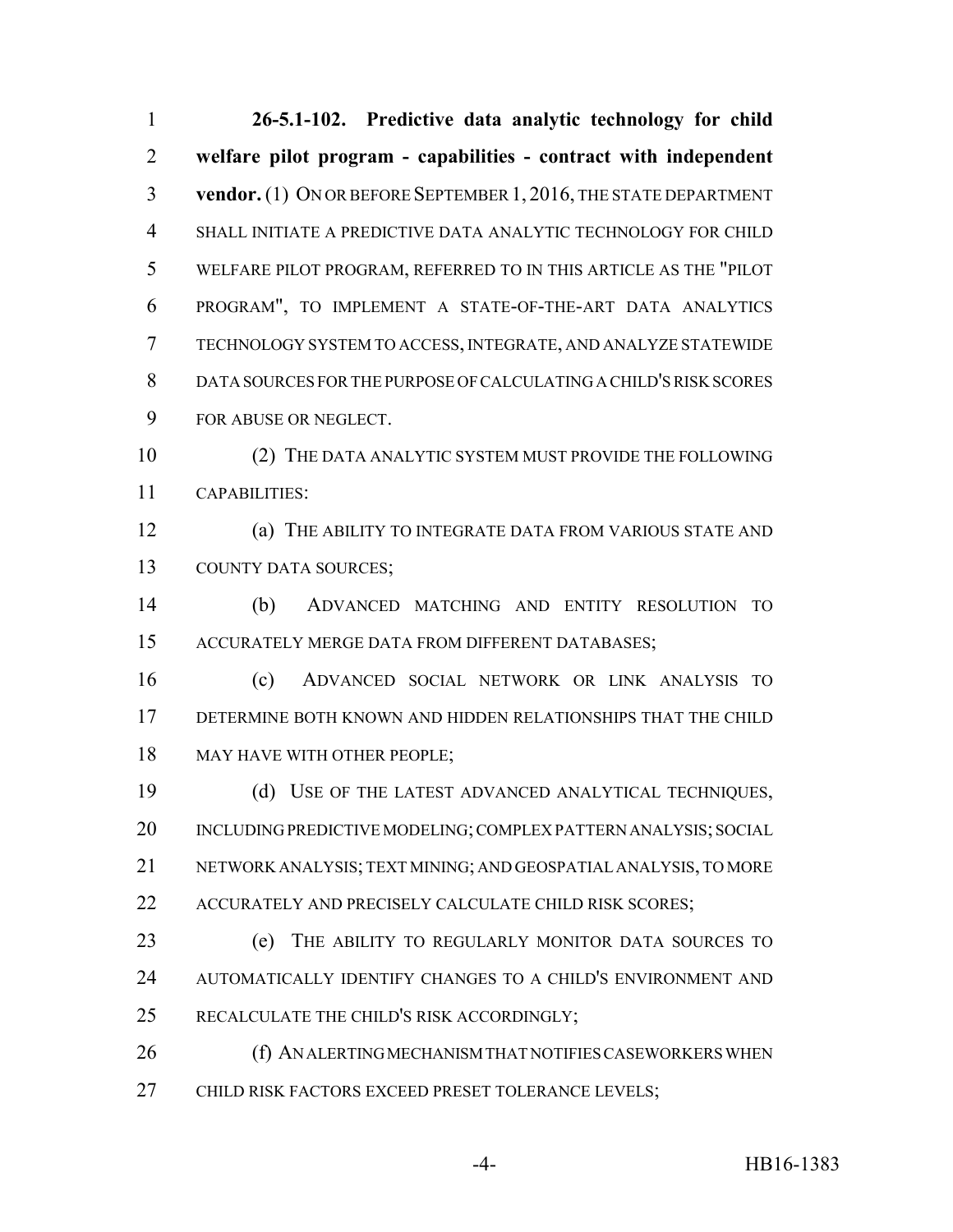(g) AN INTUITIVE USER INTERFACE FOR CASEWORKERS TO EASILY PRIORITIZE AND VISUALIZE CASES AND RELATED INFORMATION ABOUT THE CHILD AND HIS OR HER ENVIRONMENT; AND

 (h) THE ABILITY FOR FEEDBACK AND SELF-LEARNING THAT CAPTURES OUTCOMES AND UTILIZES THE INFORMATION TO IMPROVE ANALYTIC ACCURACY OVER TIME.

 (3) ON OR BEFORE NOVEMBER 1, 2016, THE STATE DEPARTMENT SHALL SELECT AND ENTER INTO A VENDOR CONTRACT FOR THE PILOT PROGRAM IN AN AMOUNT NOT TO EXCEED FIVE HUNDRED THOUSAND DOLLARS WITH A TECHNOLOGY VENDOR WITH EXPERIENCE IN IMPLEMENTING DATA ANALYTICS TECHNOLOGY TO ACCESS, INTEGRATE, AND ANALYZE ENTERPRISE HUMAN SERVICES DATA TO CALCULATE RISK SCORES.

 (4) UNLESS OTHERWISE PRECLUDED BY STATE OR FEDERAL STATUTE OR RULES OR REGULATIONS, STATE AGENCIES SHALL MAKE THEIR DATA AVAILABLE TO THE STATE DEPARTMENT FOR THE SPECIFIC PURPOSE OF THE PILOT PROGRAM.DATA SHARING AGREEMENTS OR MEMORANDA OF UNDERSTANDING MUST BE EXECUTED BETWEEN AGENCIES TO PROTECT THE PRIVACY AND CONFIDENTIALITY OF THE DATA.

 **26-5.1-103. Reporting and recommendations.** (1) ON OR 21 BEFORE NOVEMBER 1, 2016, AND EVERY QUARTER THEREAFTER UNLESS OTHERWISE DIRECTED BY THE COMMITTEE CHAIRS, THE STATE DEPARTMENT SHALL SUBMIT A WRITTEN REPORT TO THE HEALTH AND HUMAN SERVICES COMMITTEE OF THE SENATE AND THE PUBLIC HEALTH CARE AND HUMAN SERVICES COMMITTEE OF THE HOUSE OF REPRESENTATIVES, OR ANY SUCCESSOR COMMITTEES, ON THE PROGRESS AND STATUS OF THE PILOT PROGRAM. THE REPORT MUST INCLUDE, AT A